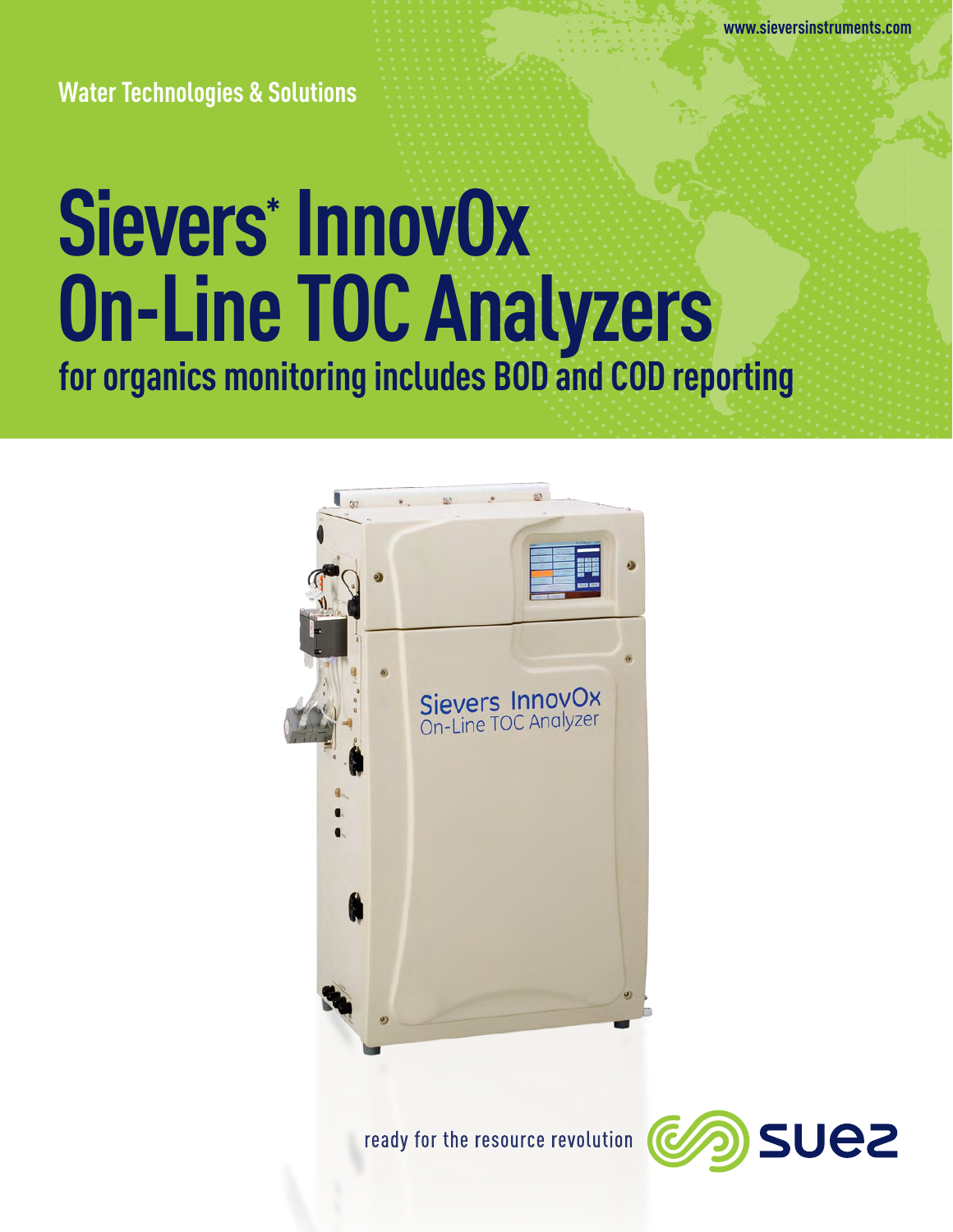#### **overview**

Sievers InnovOx Total Organic Carbon (TOC) Analyzers are designed to continuously measure organic carbon in a broad range of water streams ranging from steam condensate to wastewater influent and effluent to concentrated brine in chemical applications. All InnovOx Analyzers include robust sample handling capability and industry leading supercritical water oxidation (SCWO) technology, all designed to enhance performance and uptime in challenging applications.

#### **industries served**

- Pharmaceutical
- Hydrocarbon Processing
- Pulp and Paper
- Food and Beverage
- Chemical Production
- Wastewater Treatment

#### **InnovOx measurements for brine, cellulose, and humic acid samples**

| <b>Replicate</b> | 28% Brine<br><b>Solution</b><br><b>(Process</b><br>Sample) | 90 m Cellulose Humic Acid<br><b>Solution</b><br>$(100$ ppm $C$ | <b>Solution</b><br>$(10$ ppm $C$ |
|------------------|------------------------------------------------------------|----------------------------------------------------------------|----------------------------------|
| 1                | 5.80                                                       | 95.1                                                           | 10.2                             |
| 2                | 5.69                                                       | 98.0                                                           | 10.1                             |
| 3                | 5.59                                                       | 90.9                                                           | 10.4                             |
| 4                | 5.68                                                       | 104                                                            | 10.4                             |
| 5                | 5.69                                                       | 93.2                                                           | 10.2                             |
| 6                | 5.53                                                       | 98.0                                                           | 10.2                             |
| 7                | 5.49                                                       | 93.3                                                           | 10.4                             |
| 8                | 5.70                                                       | 101                                                            | 9.91                             |
| 9                | 5.57                                                       | 103                                                            | 9.86                             |
| Mean             | 5.66                                                       | 97.3                                                           | 10.19                            |
| Stand, Dev.      | 0.12                                                       | 4.50                                                           | 0.20                             |
| RSD              | 2.13%                                                      | 4.63%                                                          | 2.0%                             |

#### *InnovOx Robust SCWO Oxidation*

### **correlation.†** As a fully automated surrogate for time

consuming and difficult COD and BOD tests, the InnovOx TOC instrument can continuously track the performance of a wastewater system. Optimizing the process provides confidence that regulatory testing results will be within permit limits.

**Wastewater effluent monitoring and COD/BOD** 

**Biological wastewater plant optimization.** Monitoring organics before and after treatment can allow operators to optimize the F/M (food to microorganism) ratio, thereby enhancing organics removal and reducing sludge, minimizing chemical usage as well as avoiding

**real-time monitoring applications**

system upsets.

**Steam condensate leak detection.** The InnovOx is uniquely capable of monitoring hot condensate water up to 85 ºC (185 ºF) and quickly identifying glycol, hydrocarbons, or other product leaks before expensive boiler/steam components or final products are damaged or contaminated.

**Cooling water contamination.** The InnovOx continuously monitors both raw water and discharged cooling water to protect cooling systems from contamination and quickly identify leakage of any organic before discharge to the environment.

**High-salt seawater and brine monitoring.** The patented SCWO oxidation technology was designed to measure organics reliably in high-salt or brine samples commonly encountered in refineries. Unlike combustion TOC technologies that can easily be plugged or damaged by salt, the InnovOx oxidation reactor is self-cleaning and is not affected by salts coming out of solution.

#### **supercritical water oxidation (SCWO)**

Supercritical Water Oxidation (SCWO) was originally developed to treat large volumes of aqueous waste, sludges, and contaminated soils. SCWO destroys organic wastes using an oxidant in water and temperatures and pressures above the critical point of water: 375 °C (770 °F) and 22.1 MPa (3,200 psi). These conditions enable rapid and complete oxidation of organic carbon to CO $_{\textrm{\tiny{2}}}$ .

Today, SCWO research and development is focused on treating a variety of toxic and hazardous organic wastes. Sievers Instruments is the first company to use this technique in a commercial online TOC instrument.

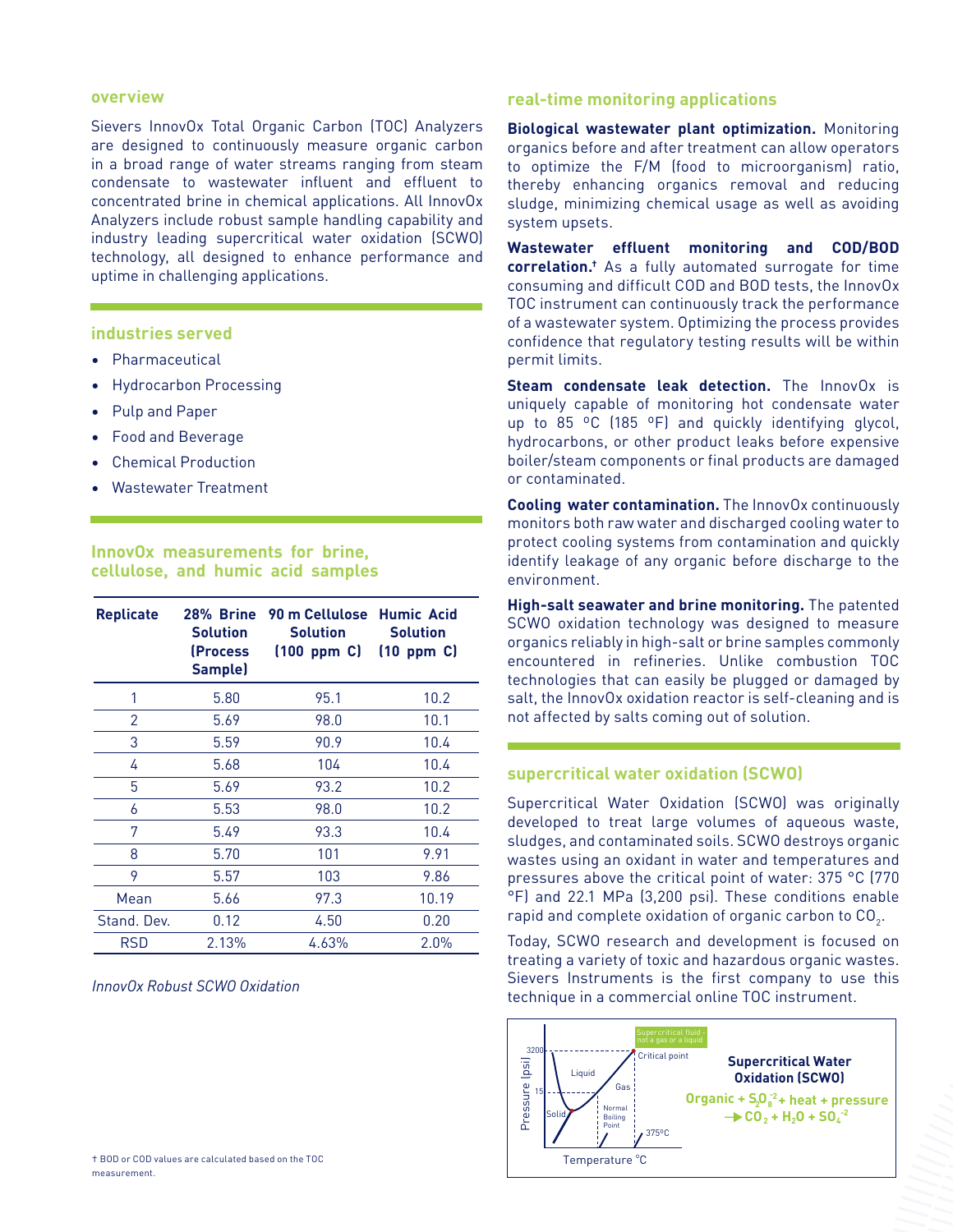#### **compliance**

**US EPA Method 415.1** – Organic carbon in drinking, surface, seawater, and waste water

**US EPA Method 415.3** – Organic carbon in surface and drinking water

**US EPA Method 9060A** – Organic carbon in ground, surface, saline, and waste water

**CEN Method DIN EN 1484** – Organic carbon in drinking, ground, surface, sea, and waste water

**ISO 8245** – Organic carbon in drinking, ground, surface, sea, and waste water

**ASTM D5173** - Standard Guide for On-Line Monitoring of Total Organic Carbon in Water by Oxidation and Detection of Resulting Carbon Dioxide

**Pattern Approval Certificate** for Measuring Instruments of the People's Republic of China, issued by General Administration of Quality Supervision, Inspection and Quarantine of the People's Republic of China

#### **product capabilities**

- Wide dynamic range of 50 ppb to 50,000 ppm TOC
- Robust sample handling options for reliable operation even with high suspended solids
- Patented supercritical water oxidation (SCWO) for superior TOC recovery and high reliability
- Reliable NDIR detection technology with no moving parts
- Straightforward operation
- High temperature option allows measurement of samples up to 85°C
- Versatile measurement modes include TOC (TC-IC) or NPOC
- Handles tough TOC samples, like cellulose and brine

#### **options & accessories**

**Multi-stream capability.** Either 2-stream (standard) or 5-stream (optional) configurations. Allows monitoring of multiple sample streams where processes are not so dynamic that they require continuous monitoring.

**High-temperature sampler.** Stainless steel components allow for monitoring of samples up to 85ºC. Ideal for use in steam condensate and cooling tower applications (available in 2-stream version only).

**Wastewater sampler.** For wastewater applications, a sampler is available in either 2-stream or 5-stream configurations. Configurable for either low to moderate or high levels of particle content without the maintenance of filtering systems. Ideal for wastewater applications in a wide range of industrial applications.



*InnovOx On-Line Analyzer Data* 



*Wastewater 2-Stream and 5-Stream Option*

**NEMA 4X/Class 1 Division 2/ATEX enclosures.** Enclosure options for varying levels of harsh environments or hazardous locations. For use in elevated ambient temperatures, environments with corrosive gasses, refinery, or high dust applications.

**Fail safe.** Monitors for the presence of sample flow and adequate supply of reagents/check standards to increase reliability. Recommended for most applications.

**Exterior sample pumps.** Auxiliary sample pumps for applications where a pressurized sample is not available. Pulls sample from a reservoir or tank.